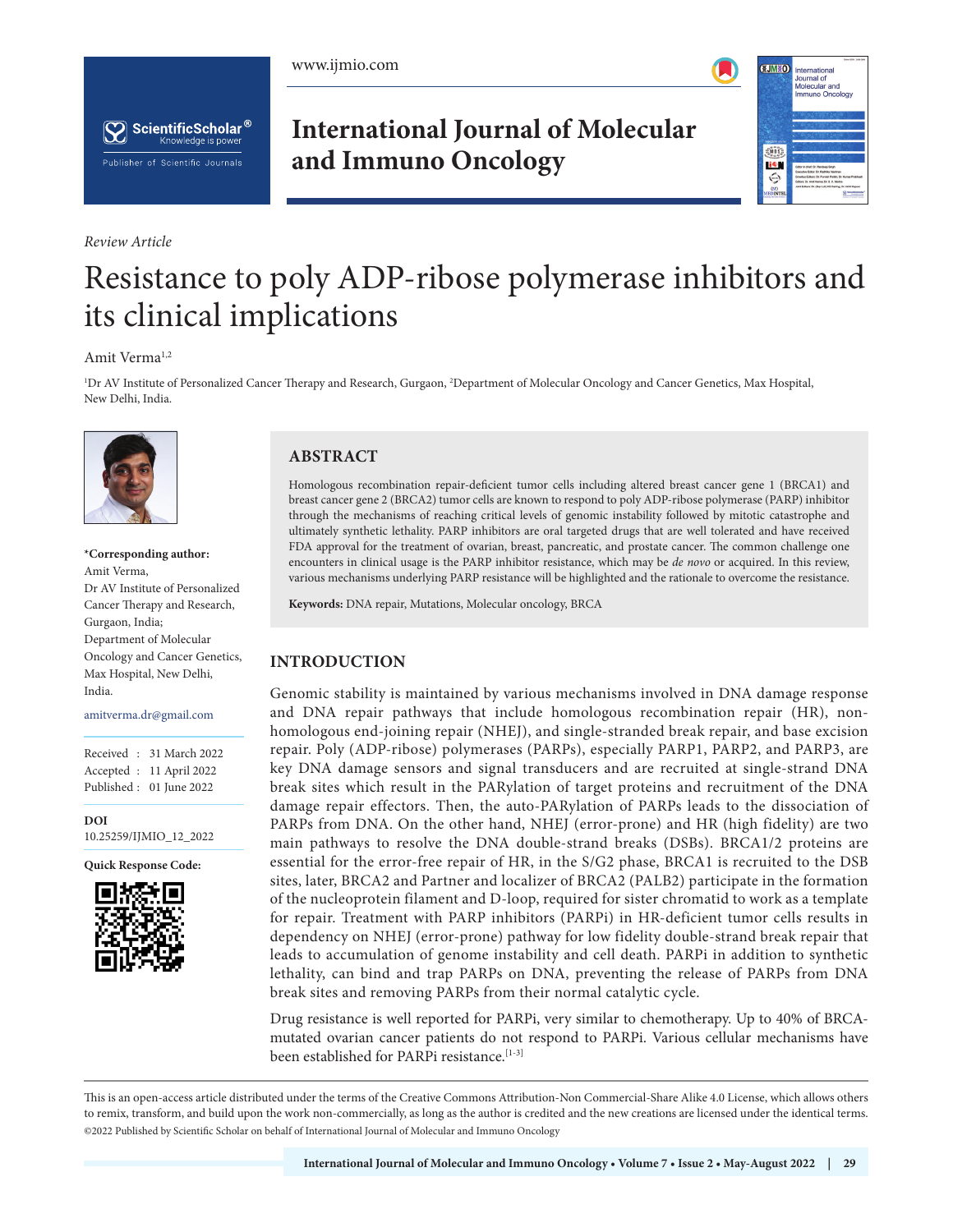These mechanisms can be classified into four main categories:

- a) Restoration of HR pathway
- b) Cellular availability of the drug or PARPi
- c) The activity and abundance of PAR chains
- d) Replication fork protection

#### **RESTORATION OF HR REPAIR PATHWAY**

Normally, the DDR repair pathway is activated when DSB happens, employing two typical mechanisms to repair DSB: HR and NHEJ. Normally, NHEJ is the main repair mechanism for ligating the broken DNA ends in a NHEJ way occurring throughout the cell cycle, especially in G0/ G1 phase. However, HR predominates in the S/G2 phase, where the DSB ends are firstly resected by the Mre11-Rad50- Nbs1(MRN) complex together with CtIP and nucleases (EXO1, DNA2, and MUS8), leading to the formation of the single-strand DNA (ssDNA) that is coated by hyperphosphorylated single-strand DNA binding protein A (RPA). The γH2AX is activated and phosphorylated by ataxiatelangiectasia mutated (ATM) and ATM and Rad3 related (ATR), which helps to recruit and accumulate DDR proteins such as p53-binding protein (53BP1) and BRCA1. Further, PALB2 with BRCA2 binds with BRCA1 and promotes the loading of recombinase RAD51 on the ssDNA. The RAD51 mediates the invasion of the homologous sequence and formation of the nucleoprotein filament and D-loop by eliminating secondary structure formation and protecting DNA ends from degradation. Both BRCA1 and BRCA2 are crucial for HR. However, loss of BRCA1, but not of BRCA2, can be bypassed by concomitant loss of factors that regulate NHEJ, resulting in HR reactivation.

*BRCA1* and *BRCA2* mutations are usually single nucleotide, or short insertions or deletions, leading to a frameshift mutation. Reactivation of BRCA1/2 function by secondary mutations, so-called reversion mutations, regains frame restoration and potentially BRAC1/2 protein activity, as depicted in [Table 1]. BRCA1 consists of N-terminal domains (BRCT), an N-terminal RING domain, and a coiled-coil domain. Reversion mutations that restored the functions of BRCT and N-terminal RING domain are responsible for PAPRi resistance. Further, the deletion of exon 11 of BRCA1 was associated with partial PARPi resistance. BRCA2 contains a DNA-binding domain and eight BRC repeats that bind to RAD51. BRCA2 mutations lacking BRC 6–8 lead to PARPi resistance. In addition to reversion mutations in BRCA1/2, secondary somatic mutations restoring Rad51C and Rad51D were also associated with acquired resistance to the PARPi. Another way of restoring BRCA1 levels and activity is the demethylation of the hypermethylated promoter of *BRCA1*. Thus, reversion mutations and restoration of BRCA expression can lead to PARPi resistance as well as resistance to other DNA-damaging drugs.[3]

Another mechanism for the restoration of the HR pathway is by inducing the process of DNA end resection and the formation of nucleoprotein filament and D-loop may lead to PARPi resistance. DNA end resection is dependent on cyclindependent kinases (CDKs) activity that phosphorylates of MRN complex and CtIP. Among the CDKs, CDK12 plays an important role. CDK12 loss of functions inhibits HR repair and sensitizes ovarian cancer cells to PARPi and reverses both primary and secondary PARPi resistances in Triplenegative breast cancer (TNBC).<sup>[4]</sup> This evidence suggested that CDK inhibitors might overcome the PARPi resistance.

In addition, accessory factors 53BP1, RIF1, and REV7 contribute significantly to DNA end resection. 53BP1 is involved in chromatin binding, blocks DNA resection by preventing the access to CtIP to the DSB sites and its loss induces HR restoration, leading to PARPi resistance in various cancers, such as breast cancer, glioblastoma, and ovarian cancer. The loss of 53BP1 and downstream factors RIF1 and REV7 that are involved in NHEJ could reverse the HR defect caused by BRCA1 deficiency but not BRCA2 deficient cells. In addition, the Shieldin (SHLD) protein complex comprising REV7, SHLD1, SHLD2, and SHLD3 acts as an active inhibitor of resection.<sup>[2,4]</sup> Thus, loss of Shieldin factors may result in PARP resistance.

Similarly, the loss of two other proteins DYNLL1 and its transcriptional activator ATMIN, which are known as an interactor of 53BP1, can lead to PARP resistance in BRCA1 deficient tumor cells.[2]

### **CELLULAR AVAILABILITY OF THE PARPi**

In the majority of breast and ovary tumor cell line models, overexpression of drug efflux transporter genes (*Abcb1a*  and *Abcb1b* encoding for MDR1/P-gp and *Abcg2*) displayed resistance to PARPi.[2] Consequently, coadministration of the MDR1 inhibitor tariquidar, elacridar, and verapamil resensitizes the tumors to the PARPi. Furthermore, *ABCB1*  expression is often upregulated in chemotherapy-treated ovarian and breast cancers.

## **THE ACTIVITY AND ABUNDANCE OF PAR CHAINS**

PARylation is a process catalyzed by PARP proteins that are covalently adding PAR chains transiently and reversibly. PARP1 is the main protein responsible for the bulk of cellular PARylation, up to 90%, on DNA damage.<sup>[2]</sup> PARPi inhibits the catalytic activity of PARP and traps PARP proteins on damaged chromatin. These two mechanisms are responsible for PARPi activity and enable cytotoxicity. PARP1 mutations that diminish the trapping of the protein on DNA induce PARPi resistance even in HR-deficient cells. Further, PARP1 mutation ablating the PARP1 expression can result in PARPi resistance.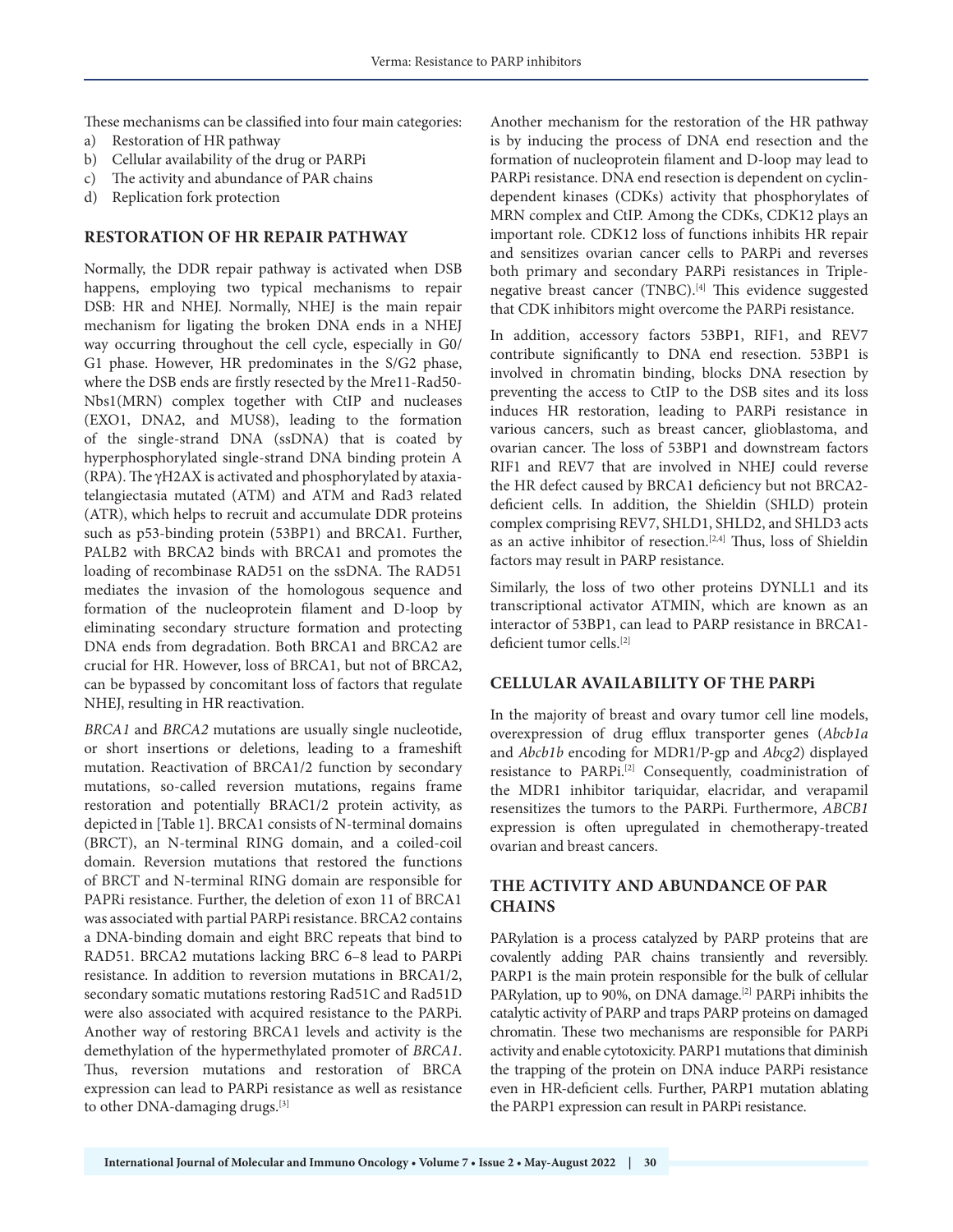| <b>Table 1:</b> Reversion mutations in BRCA Genes |                                 |                                          |                                          |
|---------------------------------------------------|---------------------------------|------------------------------------------|------------------------------------------|
| Gene                                              | <b>Primary mutation</b>         | <b>Reverse mutation</b>                  | Tumor type                               |
| BRCA1                                             | $Q1756f's*74$ (c. 5266dupC)     | Q1756_D1757>PG (c. 5263_5272>TCCCCAGGAC) | High-grade papillary<br>serous carcinoma |
| BRCA1                                             | 1479 del AG (c. 1360 1361 del)  | s454 1467del (c. 1361 1402del)           | <b>TNBC</b>                              |
| BRCA <sub>2</sub>                                 | K2162fs*5 (c. 6486 6489delACAA) | K2150fsa17 (c. 6448 6473del26)           | Pancreatic cancer                        |
| BRCA <sub>2</sub>                                 | V1283fs*2 (c. 3847_3848delGT)   | D1280_N1288del (c. 3838_3864del27)       | Breast cancer                            |
| BRCA <sub>2</sub>                                 | V1804Kfs (c. 5410_5411del)      | Y1480_A1896del (c. 4434_5686delinsTT)    | Pancreatic cancer                        |
| BRCA <sub>2</sub>                                 | V1804Kfs (c. 5410 5411del)      | I1633 I2269del (c. 4897 6807del)         | Pancreatic cancer                        |
| BRCA <sub>2</sub>                                 | $Q2960X$ (c. 9106C>T)           | $Q2960E$ (c. 9106C>G)                    | Breast cancer                            |
| BRCA <sub>2</sub>                                 | E1493Vfs*9 (c.                  | I1490_E1493del (c.                       | High-grade papillary                     |
|                                                   | 4705 4708delGAAA)               | 4698-4709delAAATACTGAAAG)                | serous carcinoma                         |
| BRCA <sub>2</sub>                                 | S1982fs (c. 5946delT)           | S1982_A1996del (c. 5946_5990del45)       | Prostate                                 |
| BRCA <sub>2</sub>                                 | S1982fs (c. 5946delT)           | S1985fs (c. 5949_5952dupAAAA)            | Prostate                                 |
| BRCA <sub>2</sub>                                 | N1910fs*2 (5727_5728insG)       | A1843_S1985del (5528_5956del429)         | Prostate                                 |
| BRCA <sub>2</sub>                                 | N1910fs*2 (5727 5728insG)       | A1891 M1936del (5671 5808del138)         | Prostate                                 |
| BRCA <sub>2</sub>                                 | N1910fs*2 (5727 5728insG)       | D1909_D1911>EDY (5727_5731TAATG>AGACT)   | Prostate                                 |
| BRCA <sub>2</sub>                                 | N1910fs*2 (5727_5728insG)       | L1908_S1917del (5721_5750del30)          | Prostate                                 |
| BRCA <sub>2</sub>                                 | N1910fs*2 (5727_5728insG)       | N1766 Q2009del (5292 6025>CA)            | Prostate                                 |
| BRCA <sub>2</sub>                                 | N1910fs*2 (5727_5728insG)       | N1910_D1911del (5728_5733delAATGAT)      | Prostate                                 |
| BRCA <sub>2</sub>                                 | N1910fs*2 (5727_5728insG)       | S1788_P2114>DTT (5362_6340>GATACCA)      | Prostate                                 |

The activity of PAR glycohydrolase (PARG) reverses PARylation resulting in the degradation of PAR chains. Thus, PARG works similarly to PARPi by preventing PAR accumulation. Genetic alterations cause loss of PARG as a cause for PARPi resistance.

#### **REPLICATION FORK PROTECTION**

PARP1 and BRCA1/2 also participate in DNA replication. PARP1 mediates the accumulation of regressed forks and stops the restart of reversed forks essential for DSB formation. BRCA1/2 protects nascent DNA at stalled replication forks from nucleases (i.e., MRE11, DNA2, and MUS81).<sup>[2,4]</sup> In BRCA 2 deficient, low EZH2 levels reduced H3K27 methylation, prevented MUS81 recruitment at stalled forks, and caused fork stabilization, which promoted PARPi resistance but not in BRCA1-deficient cells. Further, the absence of PTIP, MELL3/4, and CHD4 deficiency inhibited the recruitment of the MRE11 nuclease and protected nascent DNA strands from extensive degradation, leading to PARPi resistance in BRCA2-deficient cells. FANCD2 suppresses MRE11-mediated fork degradation and plays an important role in the stabilization of stalled replication forks and its overexpression confers resistance to PARPi. SMARCAL1, a member of the SNF2 family, reverses the nascent DNA degradation induced by FANCD2 deficiency and its deletion promoted PARPi resistance.<sup>[2,4]</sup>

## **CLINICAL IMPLICATIONS TOWARD PARPI RESISTANCE**

New strategies to enhance PARPi sensitivity and overcome PARPi resistance are evaluated at various stages of clinical trials. PARPi-oncolytic herpes simplex viruses (oHSVs) combination; recently, MG18L, a oHSV, was reported to proteasomally degrade RAD51 and sensitize glioblastoma stem cells to PARPi killing in a synthetic lethal-like fashion. PARPi-ionizing radiation (IR) combination – IR helps the export of BRCA1 from the nucleus to the cytoplasm, leading to increased sensitivity of PARPi in wild-type BRCA1 and HR-proficient tumor cells but can only be used in wild-type p53 patients.[1] HR restoration by loss of 53BP1 pathway increases the radiosensitivity, thus supporting the rationale of PARPi-IR combination. PARPi-CDKs inhibitors combination – DNA end resection is dependent on CDKs activity. A synthetic lethal strategy combining dinaciclib with niraparib was also effective in TNBC, ovarian, prostate, pancreatic, colon, and lung cancer cells.[1,4] Numerous studies proved that CDK12 mutation or deficiency leads to cancer cell's sensitivity to PARPi, thus, CDK12 inhibitors may reverse *de novo* and acquired PARPi resistance. PARPi-immunotherapy combination – PARPi upregulated PD-L1 expression in breast cancer cell lines through inactivating GSK3β causing attenuation of anticancer immunity. Thus, the combination of PARPi and anti-PD-L1 therapy shows better therapeutic efficacy than each alone. PARPi leads to the accumulation of cytosolic DNA fragments activating the DNA-sensing cGAS-STING pathway and stimulating the production of type I interferons to induce antitumor immunity independent of BRCAness. [4] PARPi-epigenetic drugs – epigenetic modification is associated with PARPi sensitivity. Mechanistically, HDACi decreases the expression of DNA repair genes such as RAD51, CHK1, BRCA1, and RAD21 mediated through